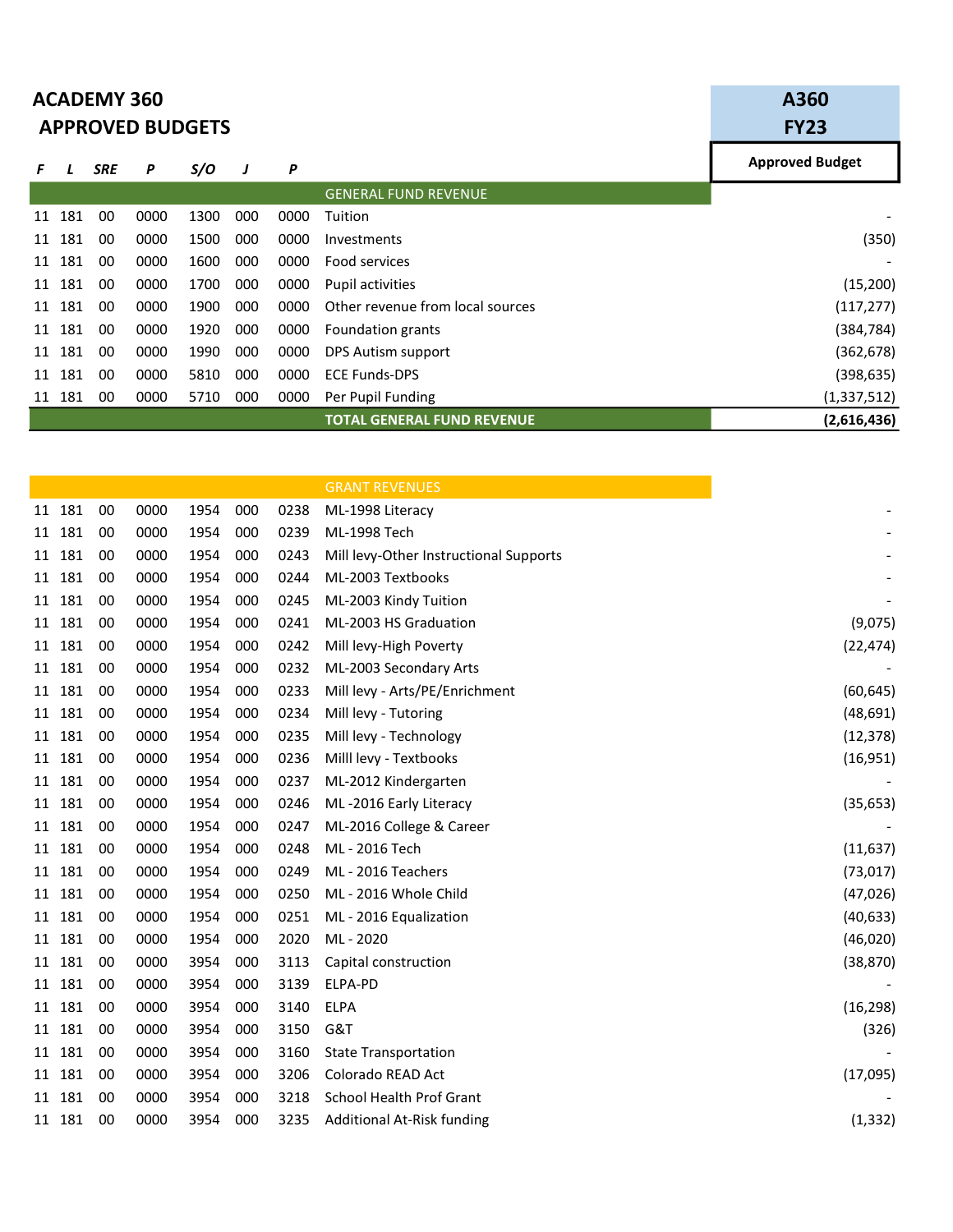|    |        | <b>ACADEMY 360</b><br><b>APPROVED BUDGETS</b> | A360<br><b>FY23</b> |      |     |      |                                |                        |
|----|--------|-----------------------------------------------|---------------------|------|-----|------|--------------------------------|------------------------|
| F  |        | <b>SRE</b>                                    | P                   | S/O  | J   | P    |                                | <b>Approved Budget</b> |
| 11 | 181    | 00                                            | 0000                | 3954 | 000 | 3250 | Kindy FFE                      |                        |
| 11 | 181    | 00                                            | 0000                | 4954 | 000 | 4010 | Title I                        | (46, 582)              |
|    | 11 181 | 00                                            | 0000                | 4954 | 000 | 4012 | Coronavirus Relief Funds (CRF) |                        |
| 11 | 181    | 00                                            | 0000                | 4954 | 000 | 4367 | Title II                       | (4, 395)               |
| 11 | 181    | 00                                            | 0000                | 4954 | 000 | 4365 | Title III                      | (3,520)                |
| 11 | 181    | 00                                            | 0000                | 4954 | 000 | 4414 | <b>ESSER III</b>               | (208, 690)             |
| 11 | 181    | 00                                            | 0000                | 4954 | 000 | 4420 | <b>ESSER II</b>                |                        |
|    | 11 181 | 00                                            | 0000                | 4954 | 000 | 4424 | Title IV                       | (2, 643)               |
| 11 | 181    | 00                                            | 0000                | 4954 | 000 | 4425 | <b>ESSER</b>                   |                        |
| 11 | 181    | 00                                            | 0000                | 4954 | 000 | 5012 | CRF <sub>2</sub>               |                        |
| 11 | 181    | 00                                            | 0000                | 4954 | 000 | 6012 | <b>RISE</b>                    | (22,070)               |
| 11 | 181    | 00                                            | 0000                | 4954 | 000 | 7365 | Title III-ISA                  | (251)                  |
|    | 11 181 | 00                                            | 0000                | 4954 | 000 | 9206 | <b>Title I-Charter Credit</b>  | (39,064)               |
|    | 11 181 | 00                                            | 0000                | 4954 | 000 | 9211 | Title I-Family Engagement      | (660)                  |
|    |        |                                               |                     |      |     |      | <b>TOTAL GRANT REVENUES</b>    | (825, 997)             |

|        |     |    |      |      |     |      | <b>GENERAL FUND EXPENSES</b>                               |         |
|--------|-----|----|------|------|-----|------|------------------------------------------------------------|---------|
| 11 181 |     | 00 | 0010 | 0100 | 201 | 0000 | 0110 · Salaries of regular employees-elementary            | 39,658  |
| 11     | 181 | 00 | 0010 | 0100 | 415 | 0000 | $0110 \cdot$ Salaries of regular employees-TA's            | 361,183 |
| 11     | 181 | 00 | 1700 | 0100 | 202 | 0000 | $0110 \cdot$ Salaries of regular employees-sped            | 150,465 |
| 11     | 181 | 00 | 2100 | 0100 | 201 | 0000 | $0110 \cdot$ Salaries of regular employees-student support | 130,543 |
| 11     | 181 | 00 | 2200 | 0100 | 201 | 0000 | 0110 · Salaries of regular employees-teacher support       |         |
| 11     | 181 | 00 | 2400 | 0100 | 105 | 0000 | $0110 \cdot$ Salaries of regular employees-principal       |         |
| 11     | 181 | 00 | 2400 | 0100 | 106 | 0000 | $0110 \cdot$ Salaries of regular employees-asst prin       | 84,048  |
| 11     | 181 | 00 | 2400 | 0100 | 506 | 0000 | $0110 \cdot$ Salaries of regular employees-admin           | 193,403 |
| 11     | 181 | 00 | 2600 | 0100 | 600 | 0000 | $0110 \cdot$ Salaries of regular employees-custodial       | 25,000  |
| 11     | 181 | 00 | 0010 | 0200 | 201 | 0000 | 0200 · Employee benefits-elementary                        | 18,908  |
| 11     | 181 | 00 | 0010 | 0200 | 415 | 0000 | 0200 · Employee benefits-TA's                              | 172,204 |
| 11     | 181 | 00 | 1700 | 0200 | 202 | 0000 | 0200 · Employee benefits-sped                              | 71,738  |
| 11     | 181 | 00 | 2100 | 0200 | 201 | 0000 | 0200 · Employee benefits-student support                   | 62,240  |
| 11     | 181 | 00 | 2200 | 0200 | 201 | 0000 | 0200 · Employee benefits-teacher support                   |         |
| 11     | 181 | 00 | 2400 | 0200 | 105 | 0000 | 0200 · Employee benefits-principal                         |         |
| 11     | 181 | 00 | 2400 | 0200 | 106 | 0000 | $0200 \cdot$ Employee benefits-asst prin                   | 40,072  |
| 11     | 181 | 00 | 2400 | 0200 | 506 | 0000 | 0200 · Employee benefits-admin                             | 92,210  |
| 11     | 181 | 00 | 2600 | 0200 | 600 | 0000 | $0200 \cdot$ Employee benefits-custodial                   | 11,919  |
| 11     | 181 | 00 | 2100 | 0300 | 000 | 0000 | $0300 \cdot$ Assessments                                   | 1,635   |
| 11     | 181 | 00 | 2500 | 0313 | 000 | 0000 | $0313 \cdot$ Banking service fees                          | 4,114   |
| 11     | 181 | 00 | 2200 | 0320 | 000 | 0000 | 0320 · Professional-education services                     | 15,000  |
| 11     | 181 | 00 | 2500 | 0331 | 000 | 0000 | $0331 \cdot$ Legal fees                                    | 1,500   |
| 11     | 181 | 00 | 2500 | 0332 | 000 | 0000 | 0332 $\cdot$ Audit & accounting services                   | 74,234  |
| 11 181 |     | 00 | 2500 | 0334 | 000 | 0000 | 0334 · Consultant services                                 | 18,962  |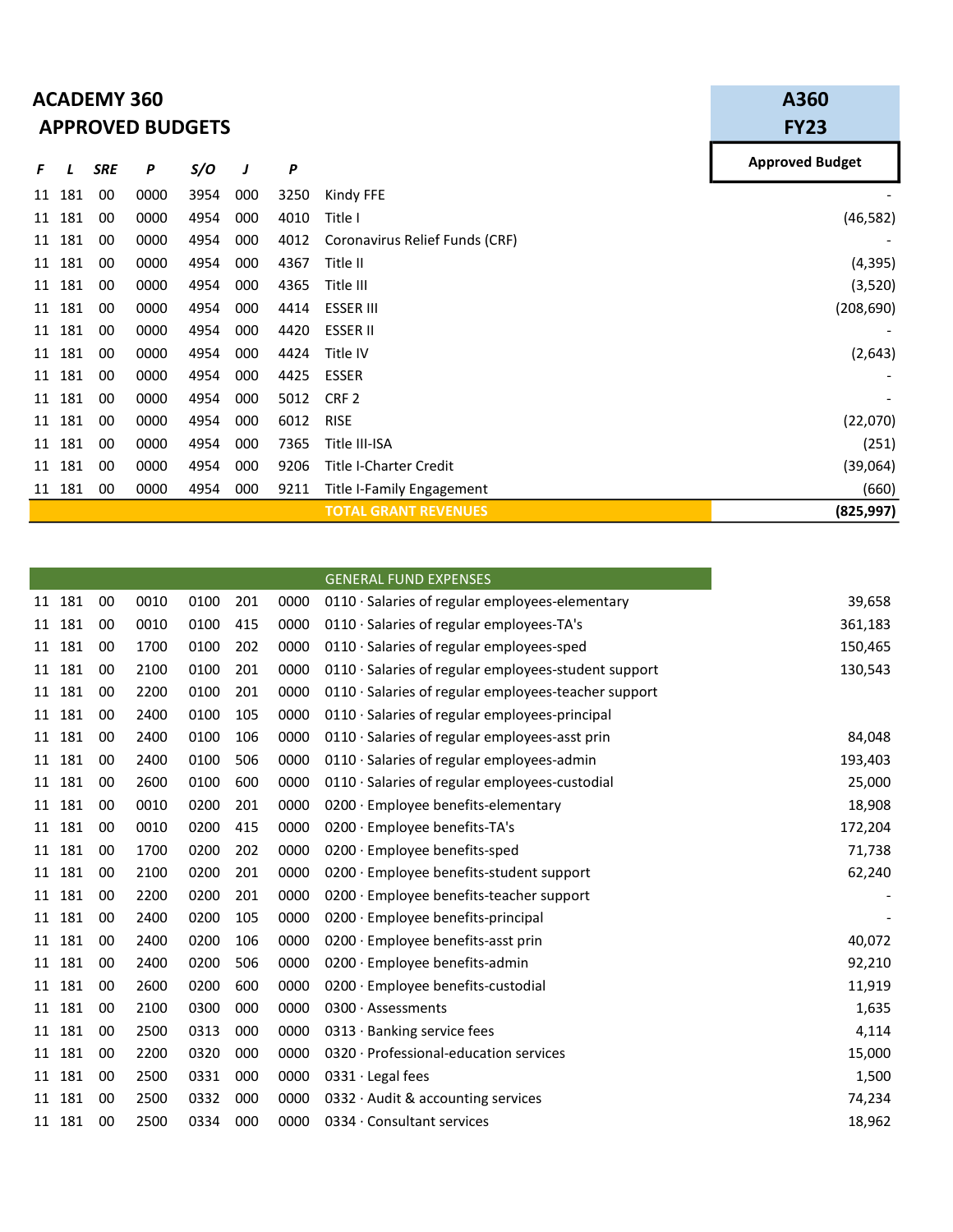## ACADEMY 360 APPROVED BUDGETS

A360 FY23

| F  | ı      | <b>SRE</b> | P    | S/O  | J   | Ρ    |                                             | <b>Approved Budget</b> |
|----|--------|------------|------|------|-----|------|---------------------------------------------|------------------------|
| 11 | 181    | 00         | 2500 | 0340 | 000 | 0000 | 0340 · Technical services                   | 2,716                  |
| 11 | 181    | 00         | 2600 | 0410 | 000 | 0000 | 0410 $\cdot$ Water, sewer & garbage         | 17,484                 |
| 11 | 181    | 00         | 2600 | 0423 | 000 | 0000 | $0423 \cdot$ Janitorial cleaning services   |                        |
|    | 11 181 | 00         | 2600 | 0430 | 000 | 0000 | 0430 · Repairs and maintenance service      | 15,000                 |
| 11 | 181    | 00         | 2600 | 0441 | 000 | 0000 | 0441 · Rental of land and buildings         | 392,459                |
|    | 11 181 | 00         | 2500 | 0442 | 000 | 0000 | 0442 · Rental of equipment                  | 15,149                 |
| 11 | 181    | 00         | 3100 | 0500 | 000 | 0000 | 0515 · Student transportation services      |                        |
|    | 11 181 | 00         | 2500 | 0520 | 000 | 0000 | $0520 \cdot$ Insurance                      | 19,570                 |
|    | 11 181 | 00         | 2500 | 0525 | 000 | 0000 | 0525 · Unemployment insurance               | 4,847                  |
|    | 11 181 | 00         | 2500 | 0526 | 000 | 0000 | 0526 · Workers' Comp insurance              | 8,755                  |
|    | 11 181 | 00         | 2500 | 0531 | 000 | 0000 | 0531 · Telephone/fax/telecom                | 12,000                 |
| 11 | 181    | 00         | 2500 | 0533 | 000 | 0000 | 0533 · Postage                              | 500                    |
|    | 11 181 | 00         | 2500 | 0540 | 000 | 0000 | 0540 · Advertising & marketing              | 7,500                  |
| 11 | 181    | 00         | 2100 | 0560 | 000 | 0000 | 0560 · Tuition Expense/PSEO                 |                        |
|    | 11 181 | 00         | 2200 | 0580 | 000 | 0000 | $0580 \cdot$ Travel, registration, entry-PD | 8,000                  |
|    | 11 181 | 00         | 1700 | 0594 | 000 | 0000 | 0594 · District Svcs-SpEd                   | 56,312                 |
| 11 | 181    | 00         | 2100 | 0594 | 000 | 0000 | 0594 · District Svcs-Psych                  |                        |
|    | 11 181 | 00         | 2100 | 0594 | 000 | 0000 | 0594 · District Svcs-Nurse                  | 18,743                 |
| 11 | 181    | 00         | 3100 | 0594 | 000 | 0000 | 0594 · District Svcs-Food Service           | 1,194                  |
|    | 11 181 | 00         | 2700 | 0511 | 000 | 0000 | 0594 · DPS Purchased Svcs-Transportation    | 21,710                 |
|    | 11 181 | 00         | 2800 | 0595 | 000 | 0000 | 0595 · District Svcs-Admin                  | 46,251                 |
|    | 11 181 | 00         | 3100 | 0596 | 000 | 0000 | 0596 · Food Service Program                 |                        |
|    | 11 181 | 00         | 0010 | 0610 | 000 | 0000 | 0610 · General supplies                     | 28,014                 |
| 11 | 181    | 00         | 2400 | 0611 | 000 | 0000 | $0611 \cdot$ Office supplies                | 4,545                  |
|    | 11 181 | 00         | 2600 | 0622 | 000 | 0000 | 0622 · Utilities                            |                        |
| 11 | 181    | 00         | 2200 | 0630 | 000 | 0000 | 0630 · Food & meeting expenses              | 6,340                  |
|    | 11 181 | 00         | 0010 | 0640 | 000 | 0000 | 0640 · Books and periodicals                | 11,525                 |
|    | 11 181 | 00         | 0010 | 0650 | 000 | 0000 | 0650 · Electronic media materials           | 26,480                 |
|    | 11 181 | 00         | 2600 | 0690 | 000 | 0000 | 0690 · Janitorial Supplies                  |                        |
|    | 11 181 | 00         | 4000 | 0721 | 000 | 0000 | $0721 \cdot$ Leasehold Improvements         | 350,000                |
|    | 11 181 | 00         | 0010 | 0733 | 000 | 0000 | 0733 · Furniture and fixtures               | 3,000                  |
|    | 11 181 | 00         | 0010 | 0734 | 000 | 0000 | 0734 · Capitalized equipment                |                        |
|    | 11 181 | 00         | 0010 | 0735 | 000 | 0000 | 0735 · Non-capital equipment                | 4,829                  |
|    | 11 181 | 00         | 2500 | 0810 | 000 | 0000 | $0810 \cdot$ Dues and fees                  | 3,000                  |
|    | 11 181 | 00         | 2500 | 0800 | 000 | 0000 | 0830 · Interest on long term debt paym      |                        |
|    | 11 181 | 00         | 0010 | 0840 | 000 | 0000 | 0840 · Contingency                          | 25,000                 |
|    | 11 181 | 00         | 0010 | 0851 | 000 | 0000 | 0851 · Transportation/field trips           |                        |
|    | 11 181 | 00         | 2500 | 0890 | 000 | 0000 | 0890 · Miscellaneous                        |                        |
|    | 11 181 | 00         | 2500 | 0900 | 000 | 0000 | 0910 · Principal on long term debt pay      |                        |
|    |        |            |      |      |     |      |                                             |                        |

TOTAL GENERAL FUND EXPENSES 2,679,961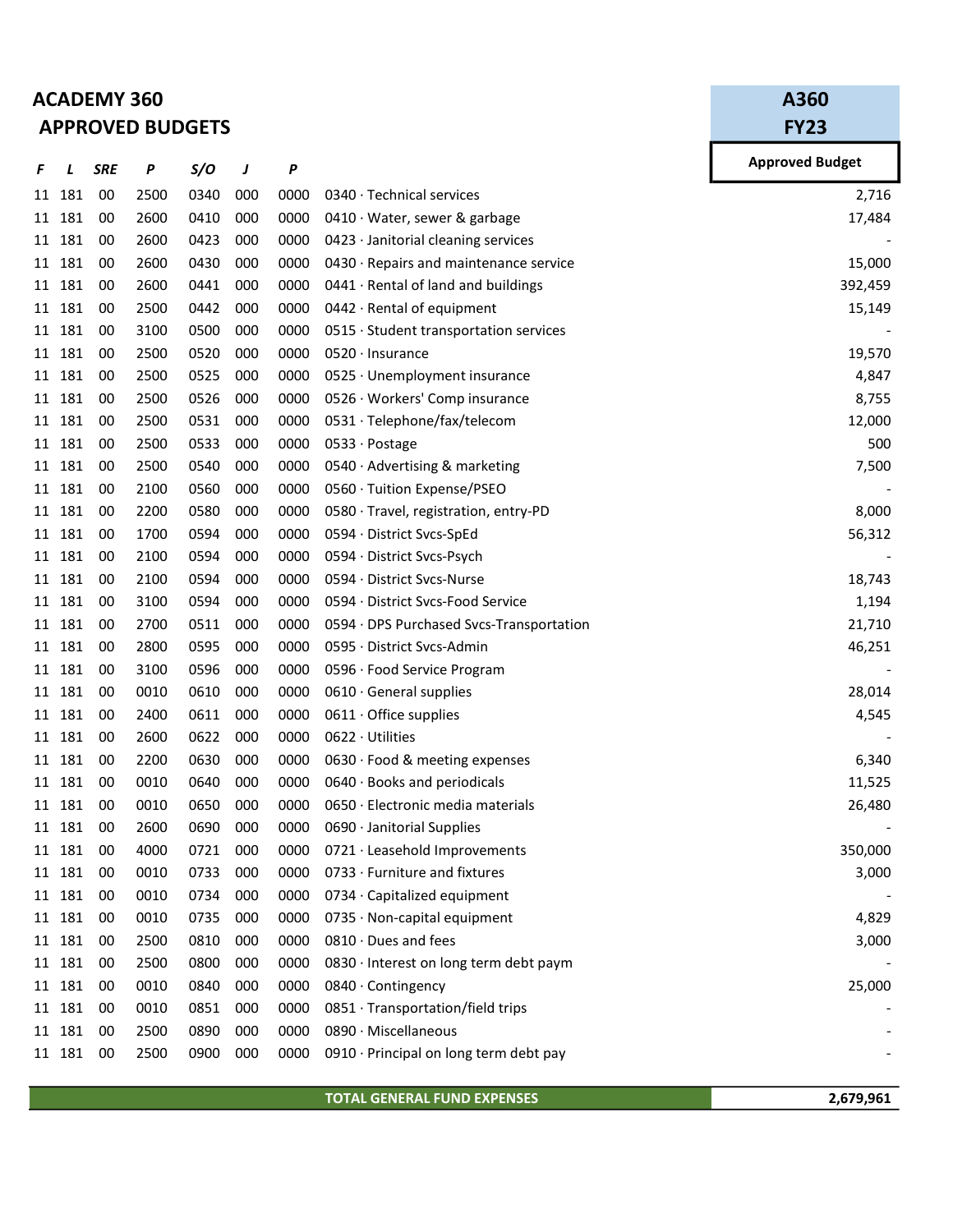## ACADEMY 360 APPROVED BUDGETS

## A360

FY23

F L SRE P S/O J P

|           |    |      |      |     |      | <b>GRANT EXPENSES</b>                  |
|-----------|----|------|------|-----|------|----------------------------------------|
| 11 181    | 00 | 0010 | 0100 | 201 | 0238 | ML-1998 Literacy                       |
| 11 181    | 00 | 0010 | 0735 | 000 | 0239 | ML-1998 Tech                           |
| 11 181    | 00 | 0010 | 0100 | 201 | 0243 | Mill levy-Other Instructional Supports |
| 11 181    | 00 | 0010 | 0640 | 000 | 0244 | ML-2003 Textbooks                      |
| 11 181    | 00 | 0010 | 0100 | 201 | 0245 | ML-2003 Kindy Tuition                  |
| 11 181    | 00 | 2100 | 0100 | 201 | 0241 | ML-2003 HS Graduation                  |
| 181<br>11 | 00 | 0010 | 0100 | 201 | 0242 | Mill levy-High Poverty                 |
| 11 181    | 00 | 0010 | 0100 | 201 | 0232 | ML-2003 Secondary Arts                 |
| 11 181    | 00 | 0010 | 0100 | 201 | 0233 | Mill levy - Arts/PE/Enrichment         |
| 11 181    | 00 | 2100 | 0100 | 415 | 0234 | Mill levy - Tutoring                   |
| 11 181    | 00 | 0010 | 0735 | 000 | 0235 | Mill levy - Technology                 |
| 11 181    | 00 | 2500 | 0340 | 000 | 0235 | Mill levy - Technology                 |
| 11 181    | 00 | 0010 | 0610 | 000 | 0236 | Milll levy - Textbooks                 |
| 11 181    | 00 | 0010 | 0640 | 000 | 0236 | Milll levy - Textbooks                 |
| 11 181    | 00 | 0010 | 0100 | 201 | 0237 | ML-2012 Kindergarten                   |
| 11 181    | 00 | 0010 | 0100 | 201 | 0246 | Mill Levy - 2016 Early Literacy        |
| 11 181    | 00 | 2100 | 0100 | 201 | 0247 | ML-2016 College & Career               |
| 11 181    | 00 | 0010 | 0735 | 000 | 0248 | Mill Levy - 2016 Tech                  |
| 181<br>11 | 00 | 0010 | 0100 | 201 | 0249 | Mill Levy - 2016 Teachers              |
| 11 181    | 00 | 1700 | 0100 | 000 | 0250 | Mill Levy - 2016 Whole Child           |
| 11 181    | 00 | 2600 | 0441 | 000 | 0251 | Mill Levy - 2016 Equalization          |
| 11 181    | 00 | 2600 | 0441 | 000 | 2020 | Mill Levy - 2016 Equalization          |
| 11 181    | 00 | 2600 | 0441 | 000 | 3113 | Capital construction                   |
| 11 181    | 00 | 0010 | 0100 | 201 | 3139 | ELPA-PD                                |
| 11 181    | 00 | 0010 | 0334 | 000 | 3139 | ELPA-PD                                |
| 181<br>11 | 00 | 0010 | 0610 | 000 | 3140 | <b>ELPA</b>                            |
| 11 181    | 00 | 2100 | 0300 | 000 | 3140 | ELPA                                   |
| 11 181    | 00 | 2100 | 0300 | 000 | 3150 | G&T                                    |
| 11 181    | 00 | 0010 | 0851 | 000 | 3160 | <b>State Transportation</b>            |
| 11 181    | 00 | 0010 | 0100 | 201 | 3206 | Colorado READ Act                      |
| 11 181    | 00 | 2100 | 0100 | 201 | 3218 | School Health Prof Grant               |
| 11 181    | 00 | 0010 | 0100 | 201 | 3235 | Additional At-Risk funding             |
| 11 181    | 00 | 0010 | 0735 | 000 | 3250 |                                        |
| 11 181    | 00 | 0010 | 0100 | 202 | 4010 | Title I                                |
| 11 181    | 00 | 2500 | 0340 | 000 | 4012 | Coronavirus Relief Funds (CRF)         |
| 11 181    | 00 | 0010 | 0610 | 000 | 4012 | Coronavirus Relief Funds (CRF)         |
| 11 181    | 00 | 2200 | 0630 | 000 | 4012 | Coronavirus Relief Funds (CRF)         |
| 11 181    | 00 | 0010 | 0334 | 000 | 4367 | Title II                               |
| 11 181    | 00 | 0010 | 0650 | 000 | 4365 | Title III                              |
| 11 181    | 00 | 0010 | 0100 | 201 | 4414 | <b>ESSER III</b>                       |